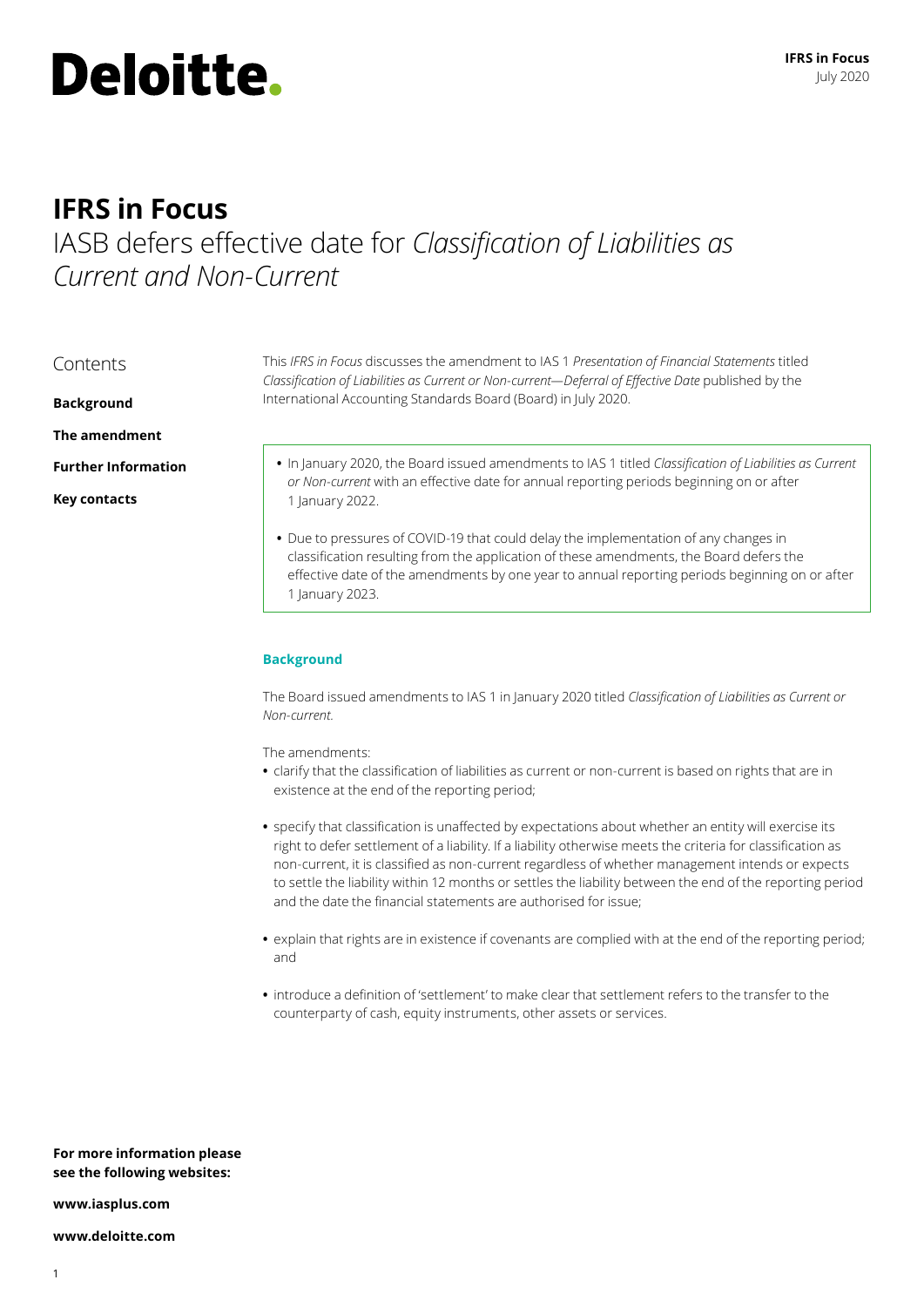Please see our [IFRS in Focus](https://www.iasplus.com/en/publications/global/ifrs-in-focus/2020/ias-1) from January 2020 for more detail on the amendments.

The amendments were due to be applied retrospectively for annual reporting periods beginning on or after 1 January 2022, in accordance with IAS 8 *Accounting Policies, Changes in Accounting Estimates and Errors.*

Subsequent to publishing the amendments, the Board noted that COVID-19 has created pressures that could delay the implementation of any changes in classification resulting from the application of these amendments. It could also delay the start and extend the duration of the renegotiation of loan covenants.

The Board therefore provides entities with an operational relief.

#### **The amendment**

The Board defers the effective date of the amendments by one year to annual reporting periods beginning on or after 1 January 2023. The Board did not make any other changes to the amendments.

Earlier application of the amendments will continue to be permitted.

#### **Observation**

The Board considered whether to introduce disclosure requirements as part of the amendment but concluded that this was unnecessary because an entity is required to comply with IAS 8, which requires disclosure of known or reasonably estimable information relevant to assessing the possible impact of the application of the amendments issued in January 2020 on an entity's financial statements.

#### **Further information**

If you have any questions about the amendment to IAS 1 please speak to your usual Deloitte contact or get in touch with a contact identified in this *IFRS in Focus*.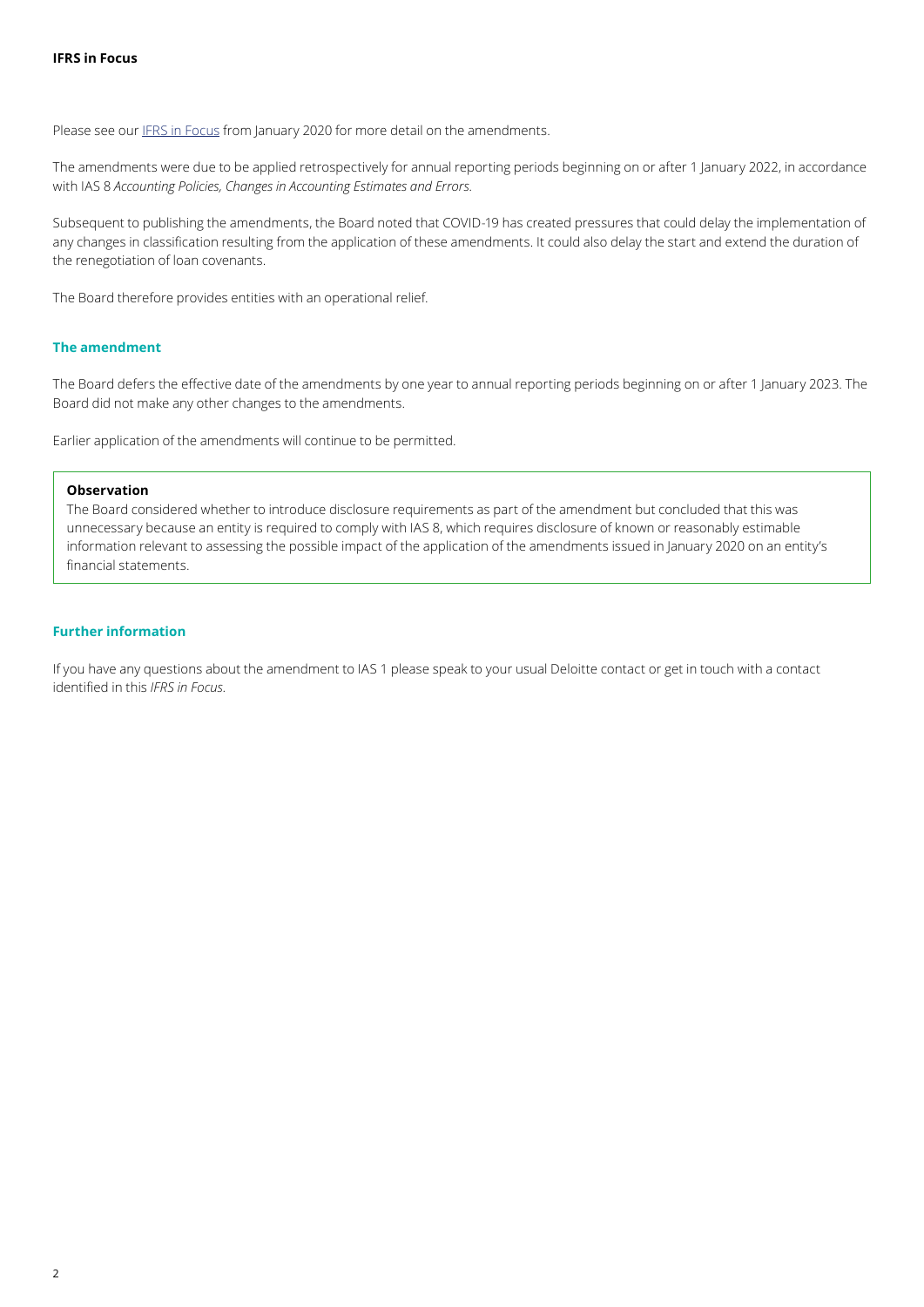The Deloitte Accounting Research Tool (DART) is a comprehensive online library of accounting and financial disclosures literature. [iGAAP on DART](https://dart.deloitte.com/iGAAP) allows access to the full IFRS Standards, linking to and from:

**•** Deloitte's authoritative, up-to-date, iGAAP manuals which provide guidance for reporting under IFRS Standards; and

**•** Model financial statements for entities reporting under IFRS Standards.

To apply for a subscription to [DART,](http://) click [here](https://subscriptionservices.deloitte.com/#/plan) to start the application process and select the iGAAP package.

For more information about DART, including pricing of the subscription packages, click [here](https://www2.deloitte.com/global/en/pages/audit/solutions/2019-igaap-on-dart-global.html).

#### **Key contacts**

**Global IFRS Leader** Veronica Poole ifrsglobalofficeuk@deloitte.co.uk

### **IFRS Centres of Excellence**

| <b>Americas</b>      |                       |                             |
|----------------------|-----------------------|-----------------------------|
| Argentina            | Fernando Lattuca      | arifrscoe@deloitte.com      |
| Canada               | Karen Higgins         | ifrsca@deloitte.ca          |
| Mexico               | Miguel Millan         | mx_ifrs_coe@deloittemx.com  |
| United States        | Robert Uhl            | iasplus-us@deloitte.com     |
| Asia-Pacific         |                       |                             |
| Australia            | Anna Crawford         | ifrs@deloitte.com.au        |
| China                | Gordon Lee            | ifrs@deloitte.com.cn        |
| Japan                | Shinya Iwasaki        | ifrs@tohmatsu.co.jp         |
| Singapore            | James Xu              | ifrs-sg@deloitte.com        |
| <b>Europe-Africa</b> |                       |                             |
| Belgium              | Thomas Carlier        | ifrs-belgium@deloitte.com   |
| Denmark              | Jan Peter Larsen      | ifrs@deloitte.dk            |
| France               | Laurence Rivat        | ifrs@deloitte.fr            |
| Germany              | Jens Berger           | ifrs@deloitte.de            |
| Italy                | Massimiliano Semprini | ifrs-it@deloitte.it         |
| Luxembourg           | Martin Flaunet        | ifrs@deloitte.lu            |
| Netherlands          | Ralph Ter Hoeven      | ifrs@deloitte.nl            |
| Russia               | Maria Proshina        | ifrs@deloitte.ru            |
| South Africa         | Nita Ranchod          | ifrs@deloitte.co.za         |
| Spain                | Jose Luis Daroca      | ifrs@deloitte.es            |
| Switzerland          | Nadine Kusche         | ifrsdesk@deloitte.ch        |
| United Kingdom       | Elizabeth Chrispin    | deloitteifrs@deloitte.co.uk |